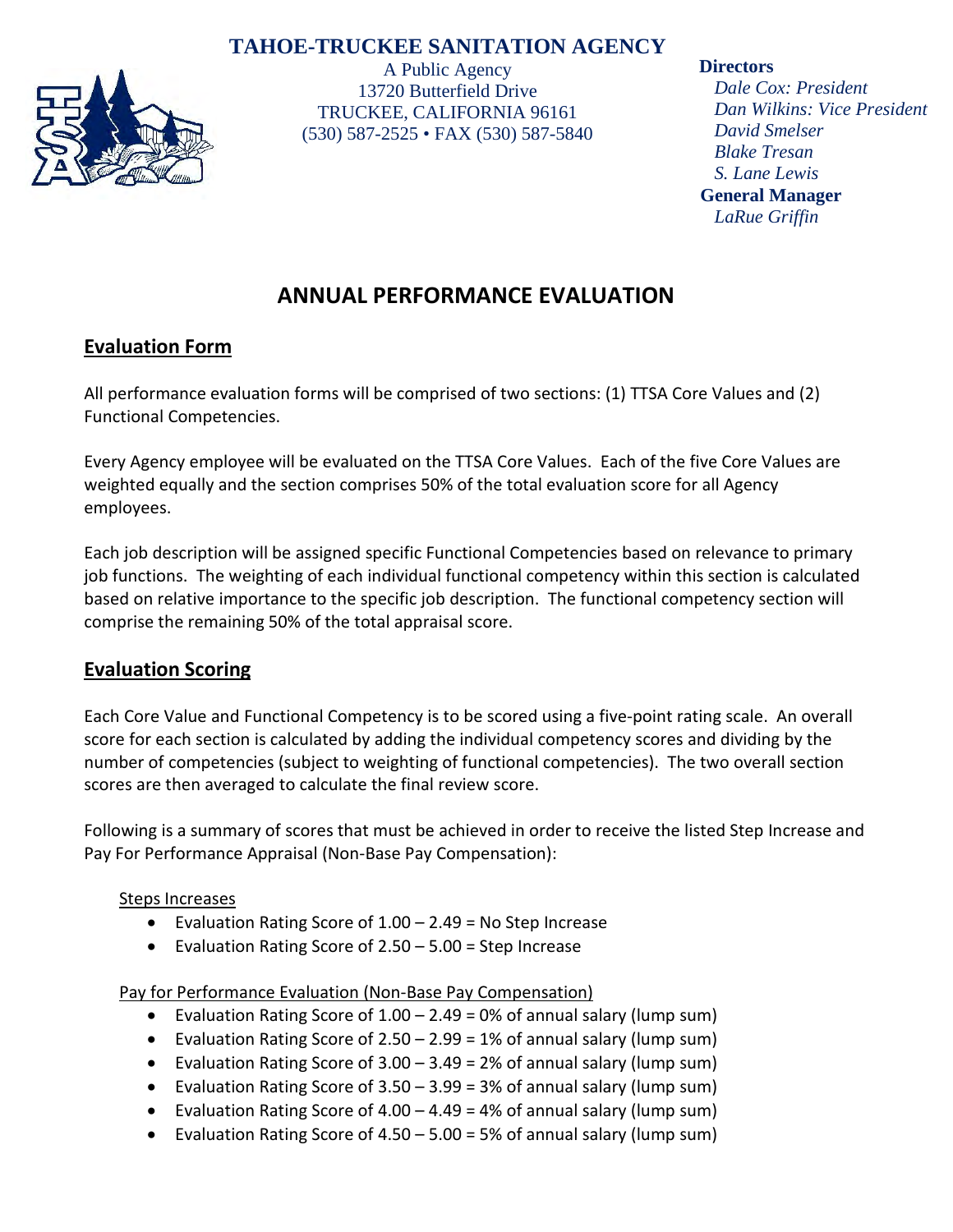### **Evaluation Ratings Defined**

The performance rating definitions for Core Values and Functional Competencies are as follows:

5 – **Exceptional** - This rating occurs infrequently and acknowledges one or more of the following statements. The employee significantly and consistently surpasses performance expectations and achieves beyond the regular assignment in all areas. The employee demonstrates mastery of the skills and tasks involved. The employee regularly makes significant contributions well beyond work assignments. The employee is a model for excellence with a strong potential for advancement.

4 – **Exceeds Expectations** - The employee frequently surpasses performance expectations and demonstrates unique understanding of work well beyond job requirements. Errors in judgment are rare and seldom repeated. The employee shows enthusiasm, initiative, demonstrates high achievement and has made clearly identifiable contributions to the success of the Agency.

3 – **Achieves** - The employee demonstrates solid performance that consistently fulfills expectations and at times may exceed expectations. The employee achieves to the level of performance expected of a fully qualified and experienced employee and is reliable in attaining expected results. Desired initiative and output have been achieved, and the employee is capable and knowledgeable in most aspects of the work.

2 – **In Development or Needs Improvement** -The employee is either still developing this competency or is not consistently achieving expectations. Work results are inconsistent and/or below acceptable standards. Continued performance improvement is required.

1 – **Unsatisfactory** - The employee's performance is consistently below expectations and/or the employee has failed to make reasonable progress toward previously identified area(s) for improvement. The employee does not demonstrate knowledge or ability to perform the majority of assigned duties. The employee requires excessive supervision, direction and followup. The employee must show significant improvement.

## **Agency Mission Statement, Vision, Tagline**

#### *Mission Statement:*

- 1. Operate and maintain the wastewater treatment plant and related facilities in a sound, efficient and effective manner.
- 2. Maintain a workplace that fosters professional growth and job satisfaction.
- 3. Protect its assets and investments through sound financial policies and practices.
- 4. Improve service through long-range planning and the wise use of technology.
- 5. Lead the discussion of strategy development for regional wastewater issues for the benefit of all customers and the environment.

*Vision:* Our Community, Our Water, Our Future

*Tagline:* Professional and United to make a positive impact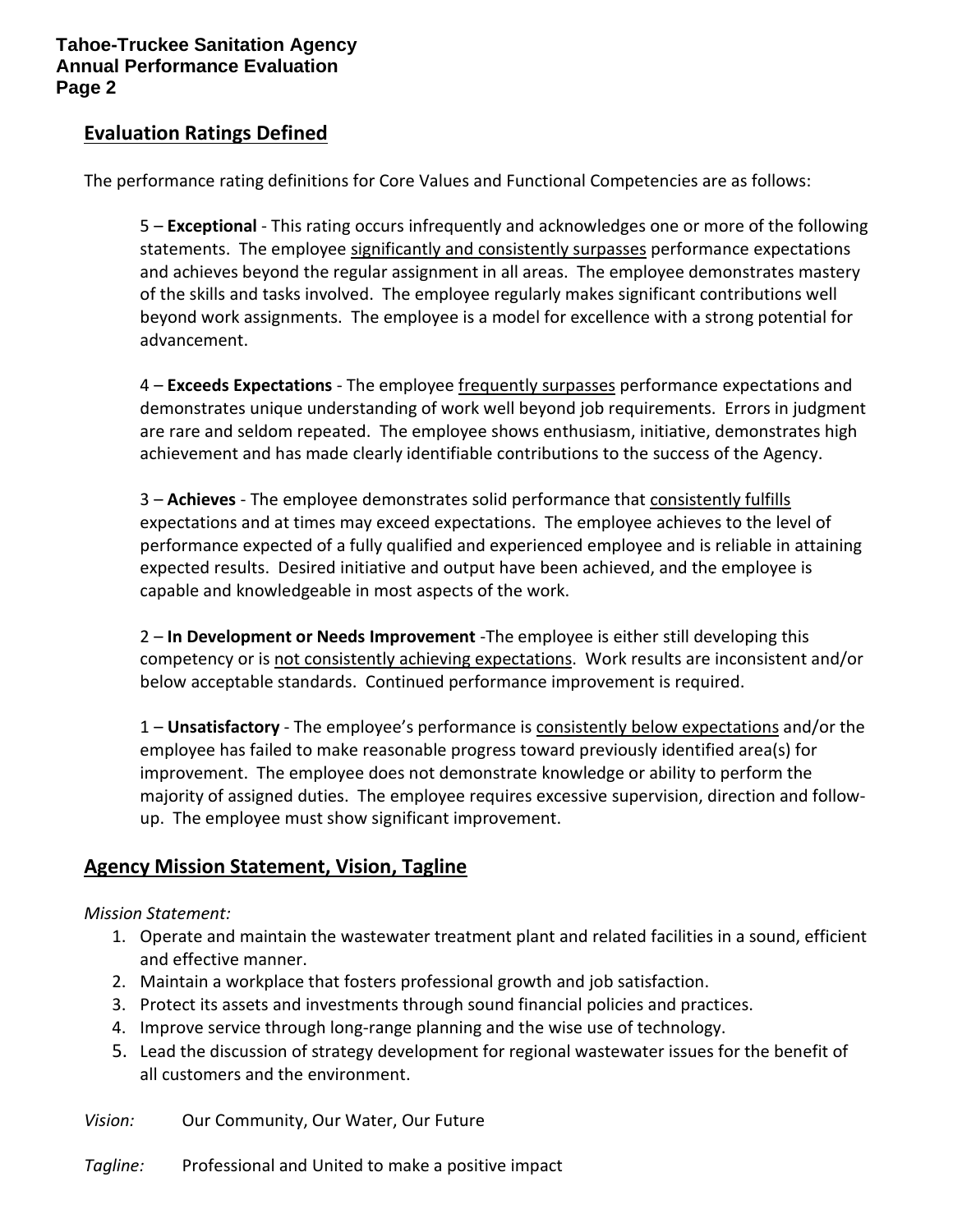# **Core Values**

• **Service** –*We take pride in our responsibility to the community, to the water and to the future. We extend our responsibility and dedication for service to all we encounter in our community, including each other, the Board of Directors, rate payers, member districts, contractors, taxpayers, and visitors.*

**We:**

- o Prioritize, meet, and exceed our water quality requirements
- o Greet and welcome everyone within our community
- o Treat everyone consistently and equally
- o Exceed expectations in serving our community
- o Take ownership and follow through on all issues until resolved
- **Professionalism** *We are a team of respectful professionals. Regardless of position, we provide leadership and take pride in doing what is right. As environmental and financial stewards, we are dedicated to serving in the safest, most positive, and efficient manner with the highest level of integrity.*

**We:**

- o Lead by example and represent each other, the Board of Directors, the Agency and the Community in a positive manner at all times
- $\circ$  Uphold the highest integrity at all times by being honest, accountable and trustworthy
- o Constantly seek ways to improve efficiency, productivity, processes and tasks
- o Are vigilant and take responsibility for maintaining personal, team, and community safety
- o Are active, positive participants in creating an enjoyable and respectful working environment
- o Are punctual, reliable and dependable at all times
- o Maintain a professional appearance
- **Teamwork** *We support each other, the Board of Directors and our entire community, promoting collaboration and cooperation to fulfill our vision. We believe that through respectful and inclusive teamwork we achieve more. We value people who do what is best for the team and their own happiness.*

**We:**

- o Actively seek ways to collaborate with each other and our member districts
- o Develop and lift each other up by sharing resources and transferring knowledge through inclusive cooperation
- $\circ$  Respect how all positions relate to our vision and how our actions impact others
- o Recognize and support each other's ideas, achievements and contributions
- o Treat each other with respect at all times
- o Assume positive intent by seeking to understand rather than to blame
- o Take responsibility, accept consequences, and seek collaborative solutions for our actions
- o Take stock and ownership of our own happiness and assess our fit with the culture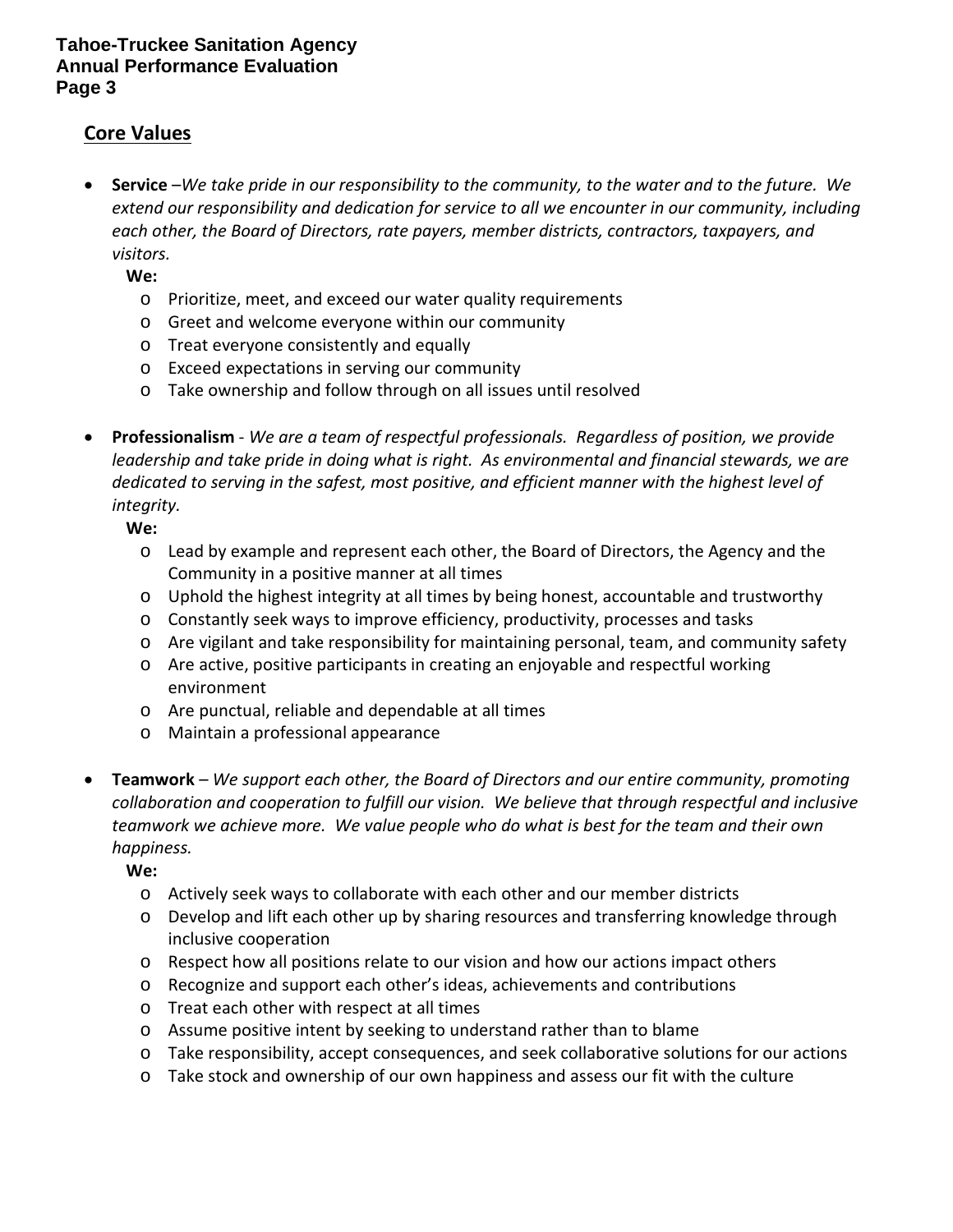• **Initiative** - *We continue to evolve to meet our community's future. We take personal responsibility for continuous improvement, learning, and growth which are critical to our environment, our individual success, and the success of the Agency. We support growth, development, succession planning, and job satisfaction. We acknowledge challenges will occur, but progress is impossible without change.* 

**We:**

- o Actively collaborate, seeking positive solutions for problems or issues as they arise
- o Seek increased responsibility and grow in our positions, taking ownership for our individual job satisfaction
- o Seek assistance and input when needed
- o Actively participate in learning opportunities and continuous improvements
- o Develop skills and engage in succession planning
- o Prudently research and apply new technologies and industry best practices where appropriate
- o Embrace and support change
- **Communication**  *We use kind and transparent communication to build positive and effective relationships with each other, the Board of Directors, and our entire community. Open, honest, and respectful communication is fundamental to the success of the Agency, the team and each of us as individuals.*

**We:**

- o Create a climate of trust and respect through honesty, integrity and transparency
- o Seek the truth and share the truth
- o Will not spread divisive rumors because we recognize the negative impact to the community
- o Listen effectively to understand, not to refute
- o Communicate positively and effectively in both oral and written form
- o Are inclusive, polite and approachable in all interactions
- o Actively seek and provide honest but kind, constructive feedback
- o Build relationships, when there are concerns, by including all parties involved in the conversation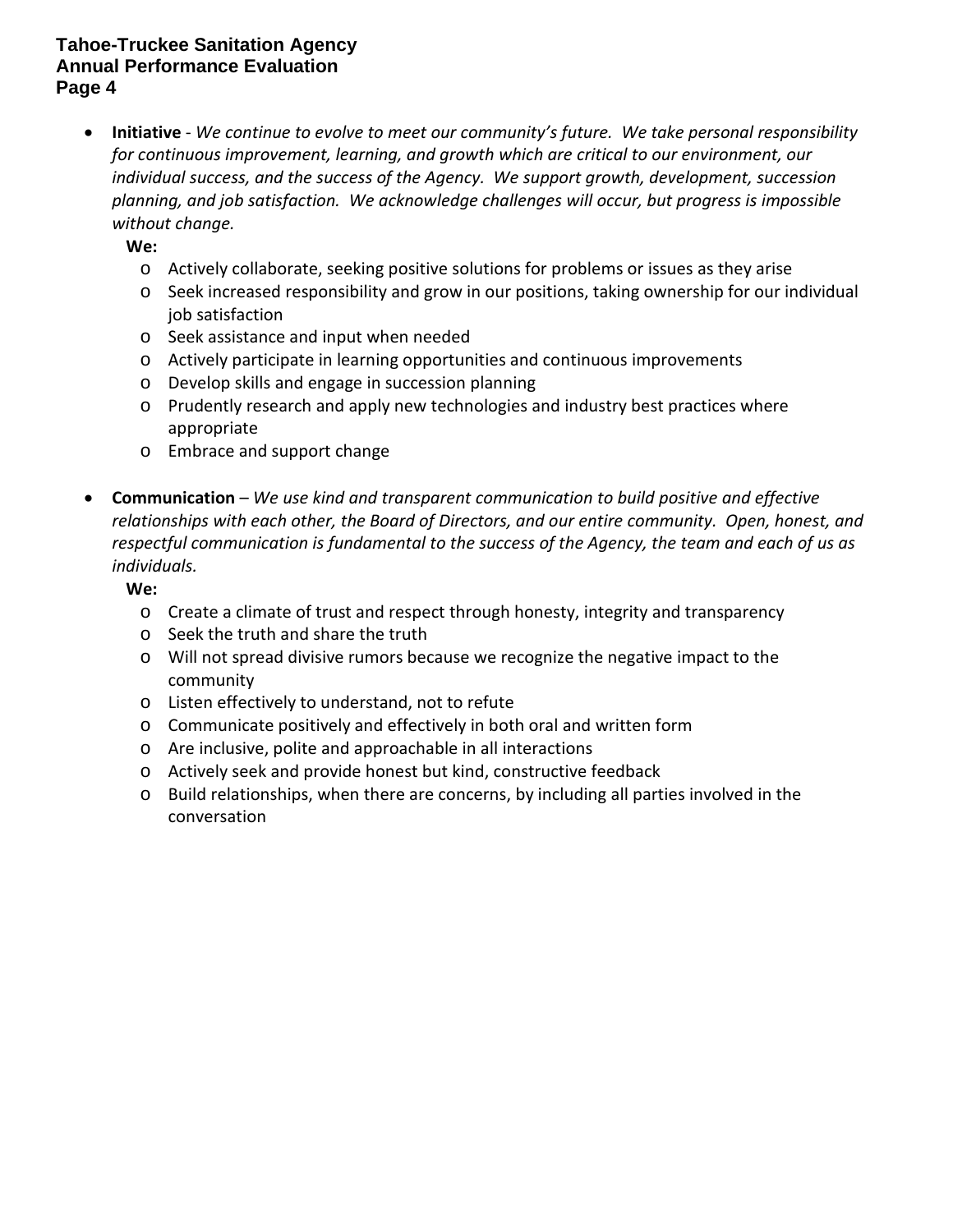# **NON-EXEMPT**

# **Functional Competencies**

- **Job Knowledge** (*Applies and improves extensive or in-depth specialized knowledge, skills and judgment to accomplish a result or to accomplish one's job effectively.)*
	- o Demonstrates knowledge and mastery of techniques, skills, procedures and tools.
	- o Maintains current knowledge and keeps abreast of current developments in field of expertise.
	- o Uses resources effectively.
	- o Seeks and acquires new competencies, work methods, ideas and information that will improve own efficiency and effectiveness on the job.
	- o Uses technology to accomplish tasks efficiently and optimize performance.
- **Leadership** (*Supports supervisors and managers by displaying self-awareness and self-direction. Motivates self and others to achieve Agency goals.)*
	- o Models the Agency core values and sets positive example for fellow team members.
	- o Coordinates, schedules and distributes tasks effectively; monitors progress and performance.
	- o Communicates clearly and respectfully at all times.
	- o Requires minimal supervision, where applicable.
	- o Engages in constructive debate with supervisors, exhibiting full commitment and support once decisions are made, sharing responsibility and accountability.
	- o Makes decisions that are sound, accurate, timely and supported by the reasoning and inclusion of others.
	- o Actively recognizes and supports the development and growth of other employees.
- **Compliance and Enforcement** *(Brings "customers" into compliance with Agency ordinances, regulations, and policies and initiates enforcement actions, if needed, in a fair, objective and reasonable manner.)*
	- o Displays understanding of and ability to convey current ordinances, regulations and policies as well as the reasons for and benefits of compliance.
	- o Clearly communicates enforcement process and consequences of non-compliance to customers, seeking voluntary compliance as a first course of action in all situations.
	- o Treats all customers with care and candor; practicing active listening to ensure understanding of impacts to the customer, anticipating resistance, and working towards productive resolution with composure.
	- o Demonstrates an understanding of the difference between the "letter of the law" and the "spirit of the law" and applies this understanding to situations as appropriate.
	- o Recognizes situations that warrant assertive action, responds to egregious violations and moves forward without hesitation.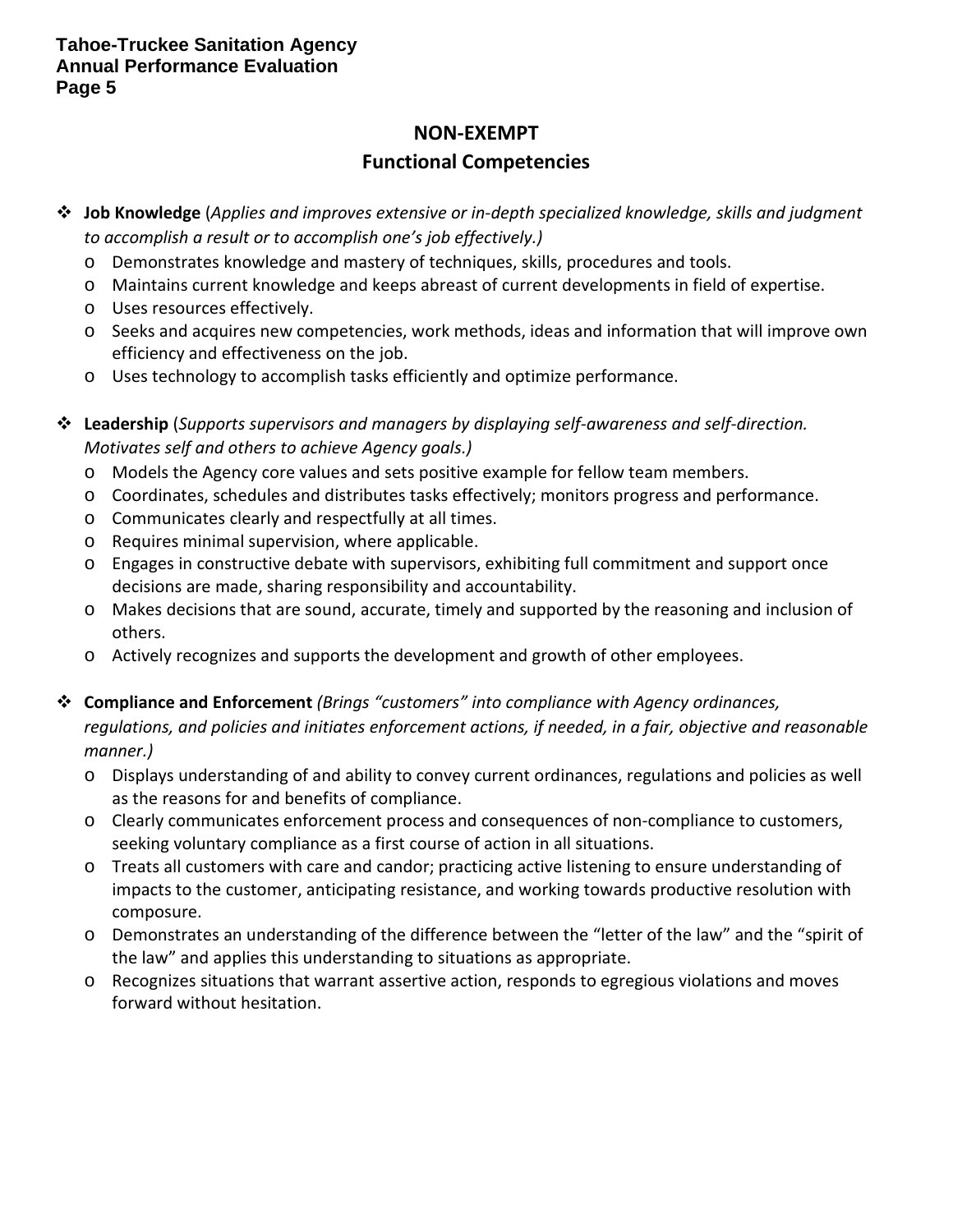## **Planning & Organization** *(Uses systematic approach to ensure efficient and effective accomplishment of goals and tasks.)*

- o Prioritizes and plans work activities.
- o Uses time and resources effectively and efficiently.
- o Integrates change to plans/schedules smoothly.
- o Complies with due dates.
- o Knows the status of own work at all times.

### **Problem Solving** *(Uses proactive, logical approach to address and resolve problems.)*

- o Identifies and resolves problems in a timely manner.
- o Gathers and analyzes information using logic, judgment and data to determine effective solutions.
- o Seeks assistance when necessary.
- o Develops alternative solutions and understands potential impacts of each.

### **Quality of Work** *(Produces results/service that meets or exceeds Agency expectations.)*

- o Demonstrates accuracy, thoroughness and timeliness.
- o Carefully monitors the details and quality of own work.
- o Sets and achieves goals.
- o Completes all work according to procedures and standards.
- o Meets productivity expectations.
- o Seeks opportunities to improve and promote quality and takes action to do so.
- **Safety** *(Adheres to all workplace and trade safety laws, regulations, standards and practices.)*
	- o Performs work in a safe manner at all times; and refers to training, licensing, safety procedures and use of special equipment to prevent injury in the workplace.
	- o Inspects the work environment and equipment, reports potentially unsafe conditions, and takes corrective action, if appropriate.
	- o Cares for the organization's property, stores products and equipment in their organized proper location, uses equipment and materials properly, and performs maintenance and operational checks of job-related equipment.
	- o Follows standard operating procedures, safety work rules and good general practices.
	- o Encourages and supports others to be safe while at work and works to implement safety-oriented feedback.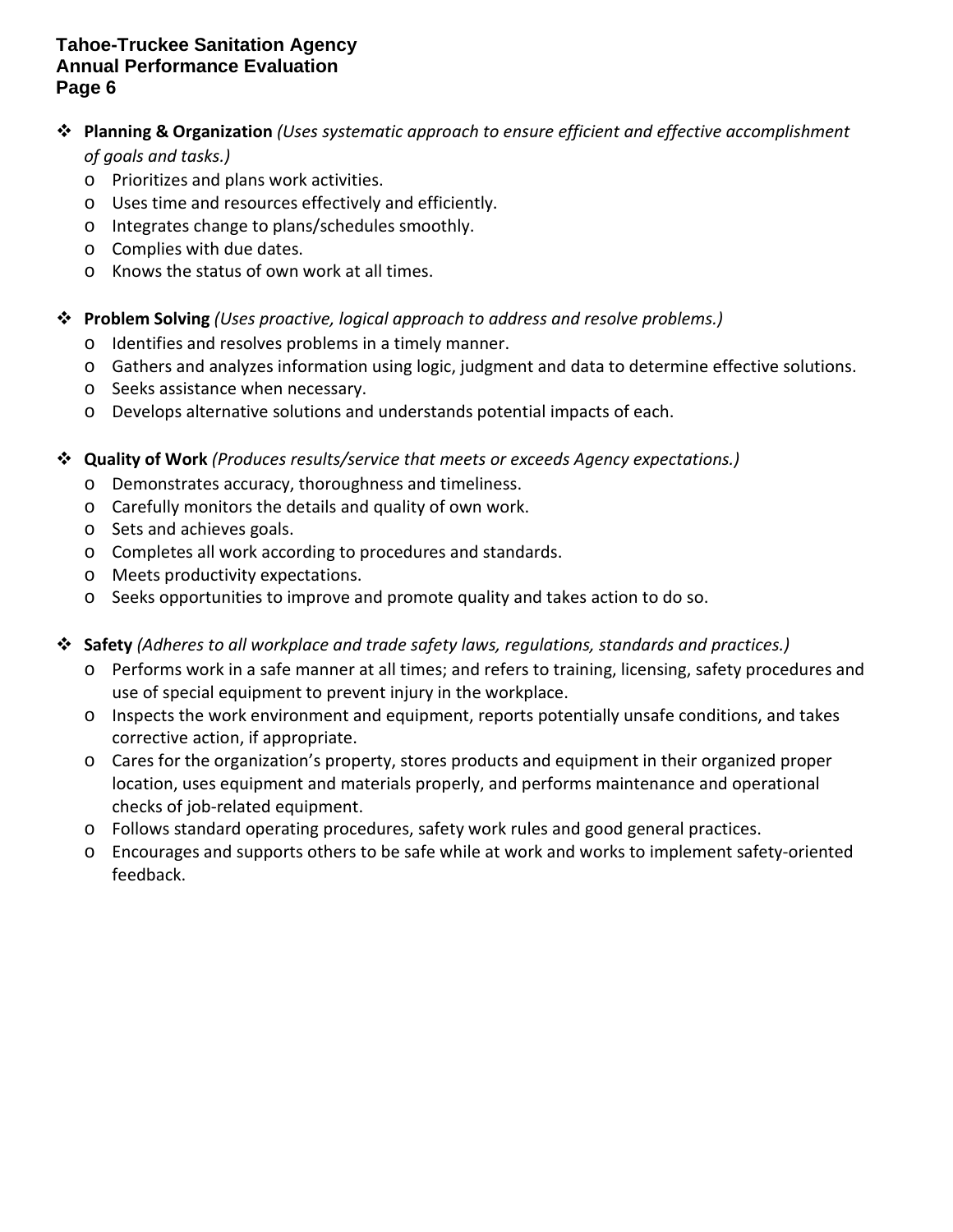# **EXEMPT**

# **Functional Competencies**

- **Fiscal Responsibility** (*Acts in a professional, conscientious manner at all times to safeguard and protect the Agency's financial resources.*)
	- o Understands budget requirements and works within approved budget.
	- o Monitors budget usage and ensures critical costs are covered.
	- o Seeks ways to reduce costs.
	- o Responsibly allocates and accounts for the use of fiscal resources, weighing alternatives and their benefits.
	- o Safeguards fiscal resources, and adheres to all internal control procedures.
	- o Complies with all applicable regulations, policies and procedures regarding the expenditure of funds.
- **Job Knowledge** (*Applies and improves extensive or in-depth specialized knowledge, skills, judgment and professional expertise to accomplish a result or to accomplish one's job effectively.)*
	- o Demonstrates knowledge and mastery of techniques, skills, procedures and tools.
	- o Maintains current knowledge and keeps abreast of current developments in field of expertise.
	- o Demonstrates an understanding of Agency resources and commitments; uses resources effectively.
	- o Seeks and acquires new competencies, work methods, ideas, and information that will improve own efficiency and effectiveness on the job.
	- o Uses technology efficiently to accomplish tasks and optimize performance.
	- o Displays knowledge of business principles as well as current and possible future policies, practices, trends and information affecting the organization.
- **Judgment** *(Makes decisions wisely and authoritatively, after adequately contemplating various available courses of action. Uses proactive, logical approach to address and resolve problems.)*
	- o Makes decisions that are sound, accurate, timely and supported by the reasoning and inclusion of others; supports and explains reasoning for decisions.
	- o Exhibits strong strategic and operational decision making skills.
	- o Considers alternative available actions, resources, and constraints before selecting a method for accomplishing a task or project.
	- o Considers the long-term as well as immediate short-term outcomes and actions.
	- o Recognizes when to escalate appropriate or specific situations to the next higher level of expertise.
	- o Gathers and analyzes information using logic, judgment and data to determine effective solution.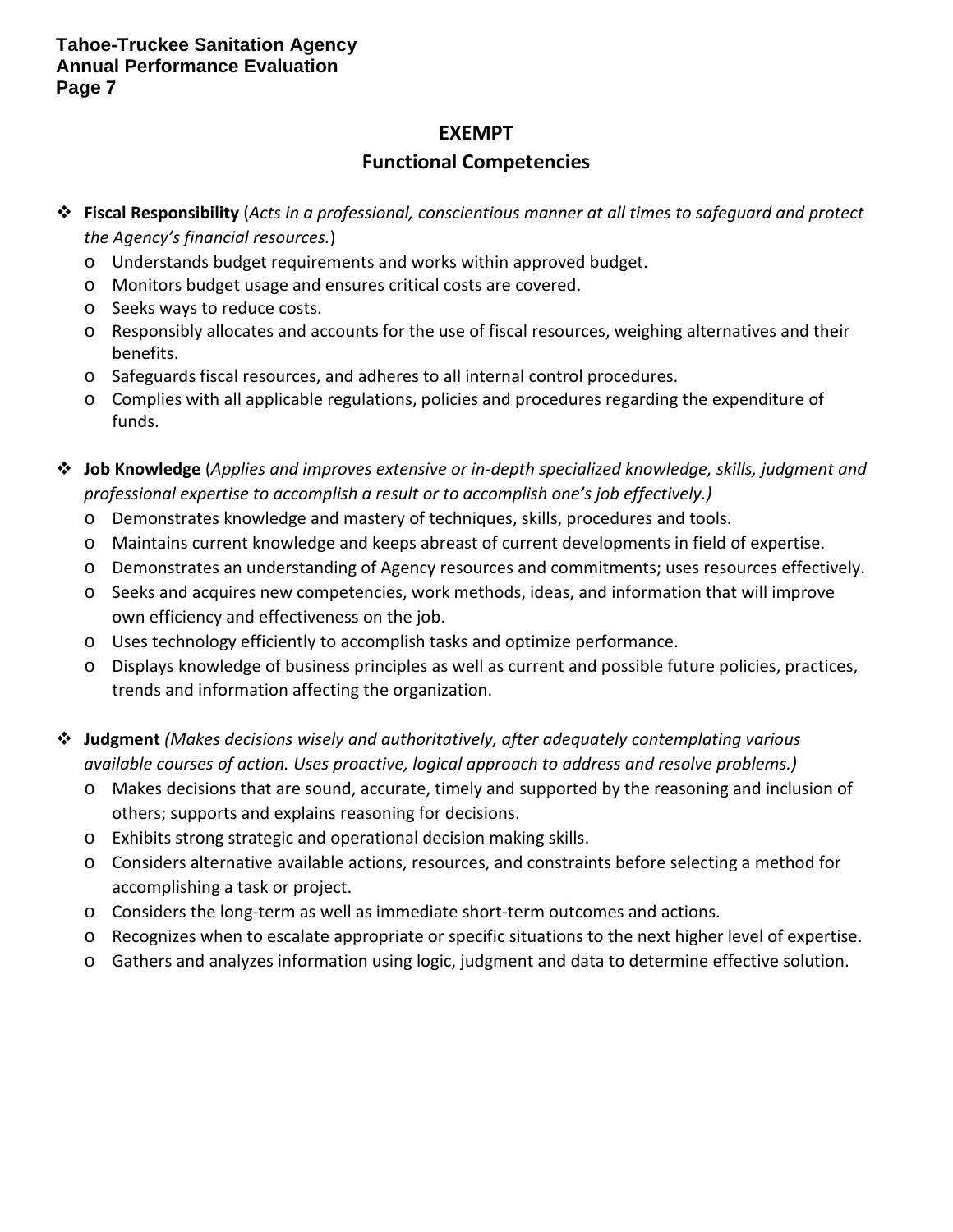- **Managerial Leadership** (*Establishes and is a role model for the Agency vision and values; influences others to understand and agree about what needs to be done and how to do it. Facilitates individual and collective efforts to accomplish shared Agency objectives. Plans, organizes and coordinates the work of staff to achieve goals and objectives in the most efficient and effective manner. Works to improve and reinforce performance of staff to maximize both individual employee and Agency success.)*
	- o Communicates the importance of and models the Agency core values.
	- o Communicates a compelling vision and mission for the Agency.
	- o Guides and motivates team to take actions that support the Agency's vision and values.
	- o Recognizes strategic opportunities for change and effectively leads change.
	- o Develops and maintains high performance standards for self and others that support Agency's strategic plan and holds self and other team members accountable for achieving results.
	- o Supports employee development with ongoing coaching and feedback; ensures supervisors and professional staff are providing feedback as applicable.
	- o Actively plans for the development of all staff to promote and strengthen the future success of the Agency.
	- o Motivates team members by creating a climate in which people want to do their best.
	- o Sets clear goals for the team. Clearly communicates expectations to staff and holds them accountable.
	- o Clearly communicates objectives, goals and expectations, including decision making authority and any required actions, constraints, or deadlines.
	- o Delegates tasks and decisions in a well-planned and organized manner and distributes the workload appropriately. Ensures staff have the necessary skills and resources.
	- o Provides regular formal and informal constructive performance feedback; supports employee development with ongoing coaching to improve performance.
	- o Acts promptly and decisively to address conflicts and/or performance issues.
	- o Treats all staff fairly and consistently, and creates an inclusive environment in which staff members are encouraged to be innovative and share ideas.
	- o Stays informed of team's issues and results; takes responsibility of and accountability for team's performance.

## **Managing Projects or Programs** (*Structures and directs others' work on projects or programs.)*

- o Ensures the projects or program's goals, purpose, and criteria for success are clearly defined. Clarifies the related roles and responsibilities, deliverables, milestones, limits for independent decision-making, and needs and desires of the primary customers.
- o Ensures needed resources and skill sets among staff are available.
- o Develops appropriate performance standards and methods of evaluating outcome quality.
- o Integrates the ideas and needs of others in developing feasible strategies to achieve goals.
- o Evaluates progress and success against performance standards. Appraises and resolves deficiencies and challenges. Ensures deadlines are met and keeps stakeholders informed of project/program status.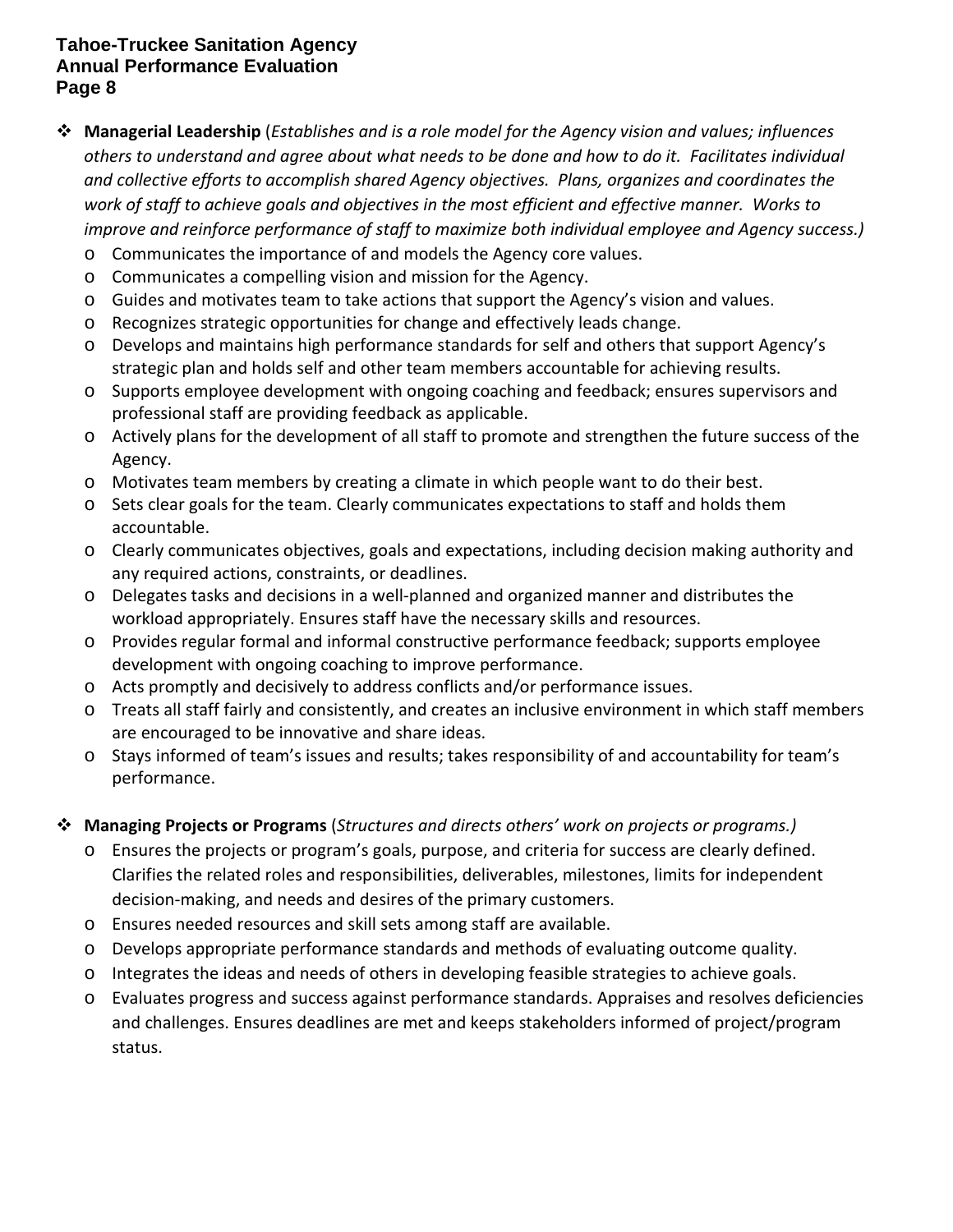# **Planning & Organization** *(Uses systematic approach to ensure efficient and effective accomplishment of goals and tasks.)*

- o Prioritizes and plans work activities within the context of overall Agency goals.
- o Uses time and resources effectively and efficiently.
- o Integrates change to plans/schedules appropriately.
- o Complies with due dates and communicates status.
- o Knows the status of own work at all times.
- o Creates and implements practices, policies and procedures.
- o Sets clear, attainable goals and objectives.
- o Understands and applies information to contribute to the organization's strategic plan.
- o Adapts approach, goals and methods to achieve solutions and results in dynamic situations.

**Quality of Work** *(Produces results/service that meets or exceeds Agency standards.)* 

- o Demonstrates accuracy, thoroughness and timeliness.
- o Carefully monitors the details and quality of own work.
- o Perseveres to achieve desired outcome.
- o Completes all work according to procedures and standards.
- o Meets productivity standards.
- o Seeks opportunities to improve and promote quality and takes action to do so.
- **Supervisory/Professional Leadership** (*Displays self-awareness and self-direction. Communicates and supports Agency vision and values. Influences and motivates others to achieve Agency goals. Plans, organizes and coordinates the work of staff to achieve goals and objectives in the most efficient and effective manner. Works to improve and reinforce performance of staff to maximize both individual employee and Agency success.*)
	- o Models the Agency core values and sets positive example for fellow team members.
	- o Recognizes and encourages the behaviors that contribute to teamwork.
	- o Demonstrates organizational awareness and works well with more senior managers; demonstrates an understanding of how senior managers think and work.
	- o Helps others deal with the ongoing demands of change; sees and shows others the benefits of change.
	- o Links Agency mission, vision and values to everyday work.
	- o Motivates team members by creating a climate in which people want to do their best.
	- o Sets clear goals for the team. Clearly communicates expectations to staff and holds them accountable.
	- o Clearly communicates objectives, goals and expectations, including decision making authority and any required actions, constraints, or deadlines.
	- o Delegates tasks and decisions in a well-planned and organized manner and distributes the workload appropriately. Ensures staff have the necessary skills and resources.
	- o Provides regular formal and informal constructive performance feedback; supports employee development with ongoing coaching to improve performance.
	- o Acts promptly and decisively to address conflicts and/or performance issues.
	- o Treats all staff fairly and consistently, and creates an inclusive environment in which staff members are encouraged to be innovative and share ideas.
	- o Stays informed of team's issues and results; takes responsibility of and accountability for team's performance.